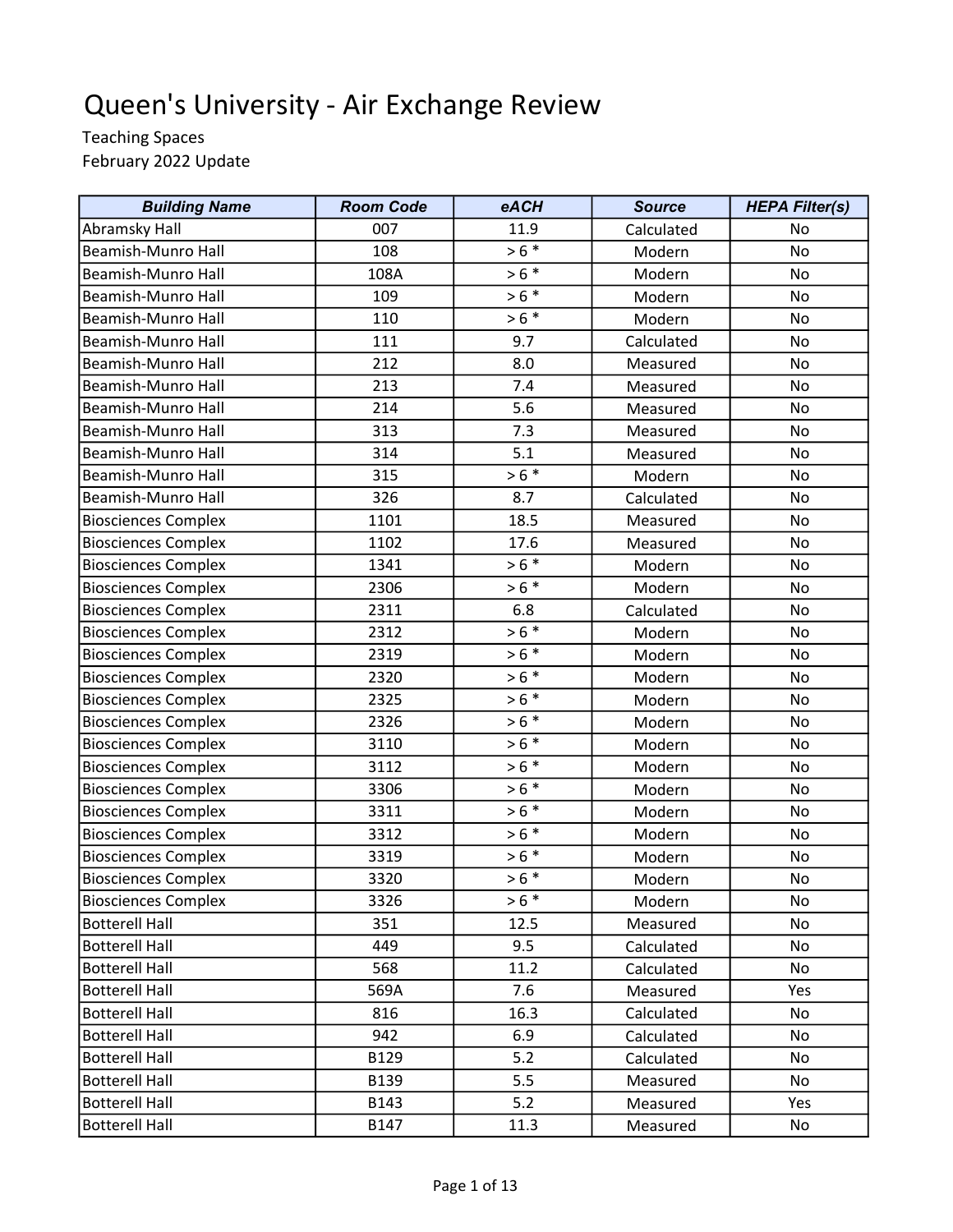| <b>Building Name</b>           | <b>Room Code</b> | eACH    | <b>Source</b> | <b>HEPA Filter(s)</b> |
|--------------------------------|------------------|---------|---------------|-----------------------|
| <b>Botterell Hall</b>          | <b>B148</b>      | 19.6    | Calculated    | No                    |
| <b>Botterell Hall</b>          | B150             | 9.1     | Calculated    | No                    |
| <b>Bruce Wing</b>              | 138              | 7.7     | Calculated    | No                    |
| <b>Bruce Wing</b>              | 234B             | 7.2     | Calculated    | No                    |
| <b>Bruce Wing</b>              | 239              | 8.0     | Calculated    | No                    |
| <b>Bruce Wing</b>              | 329              | 7.0     | Measured      | Yes                   |
| <b>Bruce Wing</b>              | 352              | 5.1     | Calculated    | No                    |
| <b>Bruce Wing</b>              | 454              | 10.4    | Calculated    | No                    |
| <b>Bruce Wing</b>              | 456              | 8.6     | Calculated    | No                    |
| Carruthers Hall                | 102              | 7.5     | Measured      | No                    |
| Carruthers Hall                | 311              | 13.2    | Calculated    | No                    |
| Cataraqui Building             | 206              | 11.2    | Measured      | Yes                   |
| Cataraqui Building             | 206B             | 9.8     | Measured      | No                    |
| Cataraqui Building             | 207              | 17.2    | Measured      | Yes                   |
| Cataraqui Building             | 220              | 6.4     | Measured      | Yes                   |
| Cataraqui Building             | 221              | 10.7    | Measured      | Yes                   |
| Cataraqui Building             | 222              | 8.5     | Measured      | Yes                   |
| <b>Chernoff Hall</b>           | 117              | 5.4     | Measured      | No                    |
| <b>Chernoff Hall</b>           | 118              | 10.1    | Measured      | No                    |
| <b>Chernoff Hall</b>           | 120              | $> 6 *$ | Modern        | No                    |
| <b>Chernoff Hall</b>           | 122              | $> 6 *$ | Modern        | No                    |
| <b>Chernoff Hall</b>           | 202              | $> 6 *$ | Modern        | No                    |
| <b>Chernoff Hall</b>           | 206              | $> 6 *$ | Modern        | No                    |
| <b>Chernoff Hall</b>           | 210              | 7.0     | Measured      | No                    |
| <b>Chernoff Hall</b>           | 211              | $> 6 *$ | Modern        | No                    |
| <b>Chernoff Hall</b>           | 213              | $> 6 *$ | Modern        | No                    |
| <b>Chernoff Hall</b>           | 250              | 7.2     | Measured      | No                    |
| <b>Chernoff Hall</b>           | 415              | $> 6 *$ | Modern        | No                    |
| Coastal Engineering Lab        | 106              | 8.1     | Measured      | Yes                   |
| <b>Coastal Engineering Lab</b> | 202              | 11.3    | Calculated    | No                    |
| Duncan McArthur Hall           | A207             | 7.3     | Calculated    | No                    |
| Duncan McArthur Hall           | A211             | 7.2     | Calculated    | No                    |
| Duncan McArthur Hall           | A219             | 7.3     | Calculated    | No                    |
| Duncan McArthur Hall           | A227             | 6.6     | Calculated    | No                    |
| Duncan McArthur Hall           | A229             | 10.1    | Calculated    | No                    |
| Duncan McArthur Hall           | A232             | 10.1    | Calculated    | No.                   |
| Duncan McArthur Hall           | A234             | 7.9     | Calculated    | No.                   |
| Duncan McArthur Hall           | A236             | 9.4     | Calculated    | No                    |
| Duncan McArthur Hall           | A237             | 10.1    | Measured      | No                    |
| Duncan McArthur Hall           | A239             | 10.5    | Calculated    | No.                   |
| Duncan McArthur Hall           | A240             | 9.4     | Calculated    | No.                   |
| Duncan McArthur Hall           | A241             | 7.3     | Calculated    | No.                   |
| Duncan McArthur Hall           | A242             | 7.1     | Calculated    | No                    |
| Duncan McArthur Hall           | A243             | 10.4    | Calculated    | No                    |
| Duncan McArthur Hall           | A244             | 7.5     | Calculated    | No.                   |
| Duncan McArthur Hall           | A301             | 8.7     | Calculated    | No                    |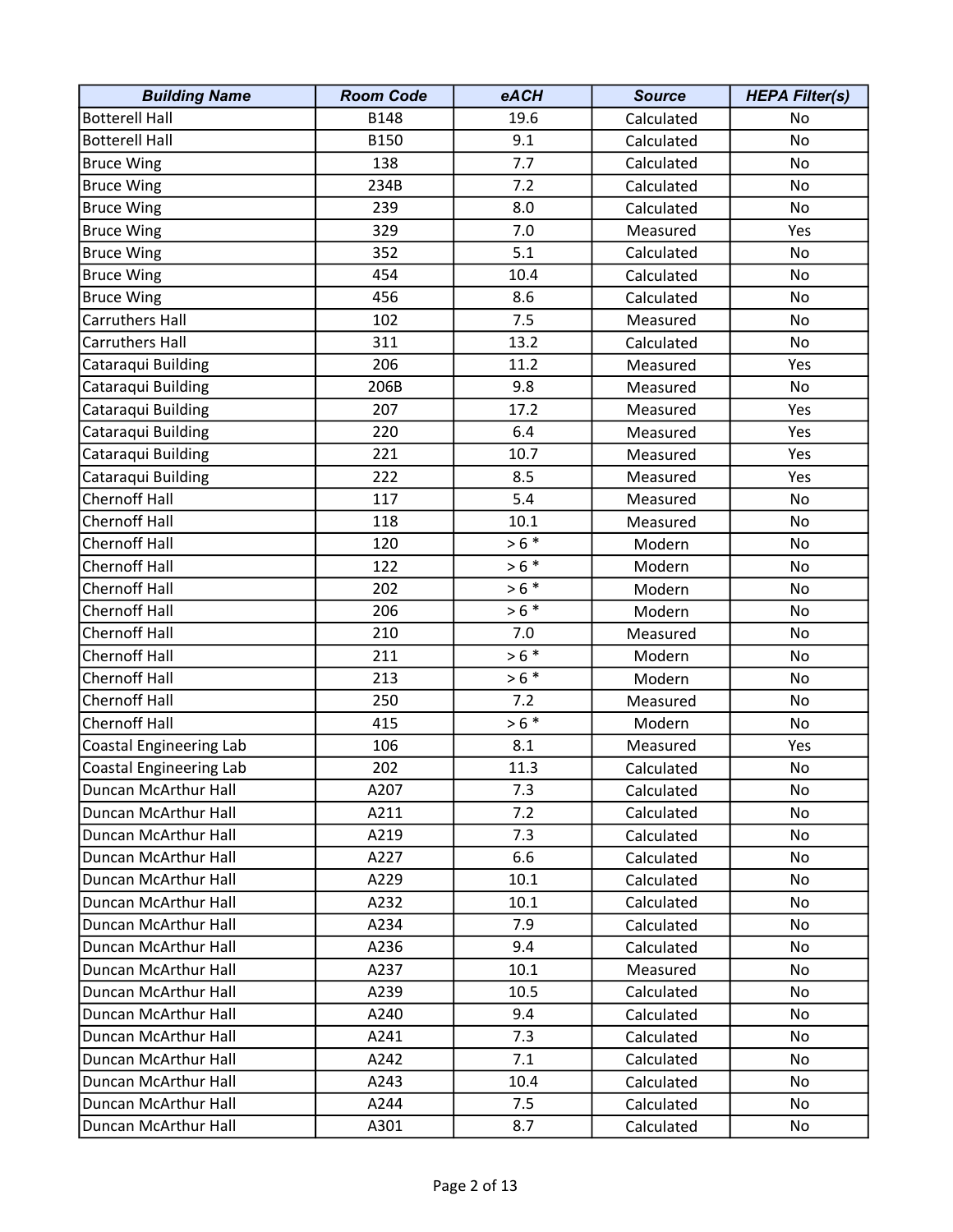| <b>Building Name</b> | <b>Room Code</b> | eACH | <b>Source</b> | <b>HEPA Filter(s)</b> |
|----------------------|------------------|------|---------------|-----------------------|
| Duncan McArthur Hall | A313             | 14.4 | Measured      | Yes                   |
| Duncan McArthur Hall | A317             | 13.1 | Measured      | Yes                   |
| Duncan McArthur Hall | A321             | 8.6  | Calculated    | No                    |
| Duncan McArthur Hall | A325             | 18.9 | Measured      | Yes                   |
| Duncan McArthur Hall | A330             | 17.0 | Calculated    | No                    |
| Duncan McArthur Hall | A330A            | 13.2 | Calculated    | No                    |
| Duncan McArthur Hall | A332             | 11.7 | Calculated    | No                    |
| Duncan McArthur Hall | A333             | 12.6 | Calculated    | No                    |
| Duncan McArthur Hall | A334             | 7.4  | Calculated    | No                    |
| Duncan McArthur Hall | A335             | 9.4  | Calculated    | No                    |
| Duncan McArthur Hall | A339             | 12.0 | Calculated    | No                    |
| Duncan McArthur Hall | A341             | 17.5 | Calculated    | No                    |
| Duncan McArthur Hall | A342A            | 10.6 | Calculated    | No                    |
| Duncan McArthur Hall | A342B            | 8.5  | Calculated    | No                    |
| Duncan McArthur Hall | A343             | 11.5 | Calculated    | No                    |
| Duncan McArthur Hall | B101             | 12.5 | Calculated    | No                    |
| Duncan McArthur Hall | B133             | 5.0  | Calculated    | No                    |
| Duncan McArthur Hall | B142             | 6.8  | Calculated    | No                    |
| Duncan McArthur Hall | B151             | 9.7  | Calculated    | No                    |
| Duncan McArthur Hall | <b>B151A</b>     | 17.6 | Calculated    | No                    |
| Duncan McArthur Hall | B157             | 7.7  | Calculated    | No                    |
| Duncan McArthur Hall | <b>B157B</b>     | 16.9 | Calculated    | No                    |
| Duncan McArthur Hall | B180             | 11.1 | Calculated    | No                    |
| Duncan McArthur Hall | B204             | 10.1 | Calculated    | No                    |
| Duncan McArthur Hall | B219             | 9.7  | Calculated    | No                    |
| Duncan McArthur Hall | <b>B219B</b>     | 9.9  | Calculated    | No                    |
| Duncan McArthur Hall | <b>B219C</b>     | 10.8 | Calculated    | No.                   |
| Duncan McArthur Hall | <b>B219D</b>     | 10.9 | Calculated    | No                    |
| Duncan McArthur Hall | B230             | 15.6 | Calculated    | No                    |
| Duncan McArthur Hall | <b>B245B</b>     | 8.6  | Calculated    | No                    |
| Duncan McArthur Hall | B307             | 8.1  | Calculated    | No                    |
| <b>Dunning Hall</b>  | 010              | 9.9  | Calculated    | No                    |
| <b>Dunning Hall</b>  | 011              | 5.6  | Measured      | Yes                   |
| <b>Dunning Hall</b>  | 012              | 5.0  | Measured      | No                    |
| <b>Dunning Hall</b>  | 014              | 8.0  | Measured      | No                    |
| <b>Dunning Hall</b>  | 020              | 10.3 | Measured      | No                    |
| <b>Dunning Hall</b>  | 027              | 8.4  | Calculated    | No                    |
| <b>Dunning Hall</b>  | 213              | 6.3  | Calculated    | No                    |
| <b>Dupuis Hall</b>   | 215              | 8.5  | Measured      | No                    |
| Dupuis Hall          | 217              | 9.7  | Measured      | No                    |
| Dupuis Hall          | 236              | 9.0  | Calculated    | No                    |
| Dupuis Hall          | 242              | 34.9 | Measured      | No                    |
| Dupuis Hall          | 311              | 7.2  | Calculated    | No                    |
| Dupuis Hall          | <b>B09</b>       | 6.1  | Calculated    | No                    |
| Dupuis Hall          | <b>B20</b>       | 16.3 | Calculated    | No                    |
| Dupuis Hall          | <b>B22</b>       | 6.8  | Calculated    | No                    |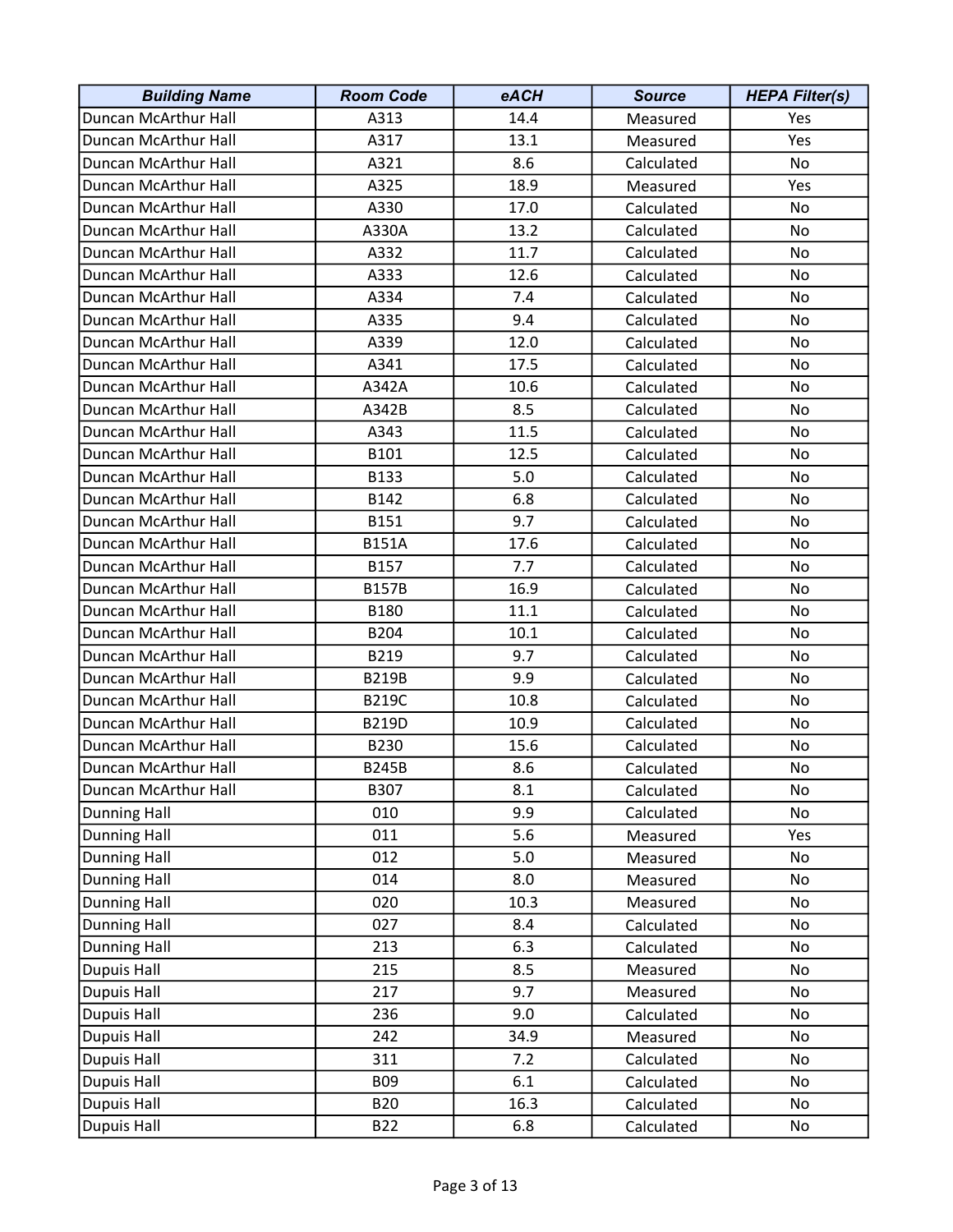| <b>Building Name</b>          | <b>Room Code</b> | eACH    | <b>Source</b> | <b>HEPA Filter(s)</b> |
|-------------------------------|------------------|---------|---------------|-----------------------|
| <b>Dupuis Hall</b>            | <b>B29</b>       | 13.3    | Calculated    | No                    |
| Dupuis Hall                   | G01              | 13.7    | Measured      | No                    |
| <b>Ellis Hall</b>             | 008B             | 10.0    | Calculated    | No                    |
| <b>Ellis Hall</b>             | 026              | 5.4     | Measured      | Yes                   |
| <b>Ellis Hall</b>             | 038              | 7.8     | Calculated    | No                    |
| <b>Ellis Hall</b>             | 043              | 19.1    | Calculated    | No                    |
| <b>Ellis Hall</b>             | 052              | 7.2     | Measured      | Yes                   |
| <b>Ellis Hall</b>             | 126              | 7.1     | Calculated    | No                    |
| <b>Ellis Hall</b>             | 152              | 8.2     | Measured      | No                    |
| <b>Ellis Hall</b>             | 218              | 9.0     | Calculated    | No                    |
| <b>Ellis Hall</b>             | 226              | 9.6     | Calculated    | No                    |
| <b>Ellis Hall</b>             | 232              | 11.6    | Calculated    | No                    |
| <b>Ellis Hall</b>             | 319              | 12.8    | Calculated    | No                    |
| <b>Ellis Hall</b>             | 321              | 5.9     | Measured      | No                    |
| <b>Ellis Hall</b>             | 324              | 7.6     | Measured      | No                    |
| <b>Ellis Hall</b>             | 333              | 12.7    | Calculated    | No                    |
| <b>Etherington Hall</b>       | 1031             | 17.2    | Measured      | No                    |
| Faculty of Law -128 Union St. | 001              | 8.6     | Measured      | No                    |
| Faculty of Law -128 Union St. | 002              | 8.7     | Calculated    | No                    |
| Faculty of Law -128 Union St. | 003              | 14.6    | Calculated    | No                    |
| Faculty of Law -128 Union St. | 004              | 8.8     | Calculated    | No                    |
| Faculty of Law -128 Union St. | 201              | 10.5    | Measured      | No                    |
| Faculty of Law -128 Union St. | 202              | 16.6    | Calculated    | No                    |
| Faculty of Law -128 Union St. | 211              | 19.3    | Calculated    | No                    |
| Faculty of Law -128 Union St. | 300              | 11.2    | Calculated    | No                    |
| Faculty of Law -128 Union St. | 400              | 11.9    | Calculated    | No                    |
| Faculty of Law -128 Union St. | 515              | 6.4     | Calculated    | No                    |
| Faculty of Law -128 Union St. | 001              | 8.6     | Measured      | No                    |
| Faculty of Law -128 Union St. | 212              | 5.6     | Measured      | Yes                   |
| Faculty of Law -128 Union St. | 213              | 7.5     | Measured      | No                    |
| Faculty of Law -128 Union St. | 214              | 10.2    | Measured      | No                    |
| Faculty of Law -128 Union St. | 214E             | 8.1     | Measured      | No                    |
| Faculty of Law -128 Union St. | 214F             | 8.7     | Measured      | No                    |
| Faculty of Law -128 Union St. | 214G             | 8.3     | Measured      | No                    |
| Fleming Hall Jemmett Wing     | 410              | 6.9     | Calculated    | No                    |
| Goodes Hall                   | 100              | $> 6 *$ | Modern        | No                    |
| Goodes Hall                   | 101              | $> 6 *$ | Modern        | No                    |
| Goodes Hall                   | 102              | $> 6 *$ | Modern        | No                    |
| Goodes Hall                   | 103              | $> 6 *$ | Modern        | No                    |
| Goodes Hall                   | 108              | 8.3     | Measured      | No                    |
| Goodes Hall                   | 118              | 8.7     | Measured      | No                    |
| Goodes Hall                   | 120              | $> 6 *$ | Modern        | No                    |
| Goodes Hall                   | 141              | 9.5     | Measured      | No                    |
| Goodes Hall                   | 151              | 9.1     | Measured      | No                    |
| Goodes Hall                   | 153              | 9.0     | Measured      | No                    |
| Goodes Hall                   | 300              | $> 6 *$ | Modern        | No                    |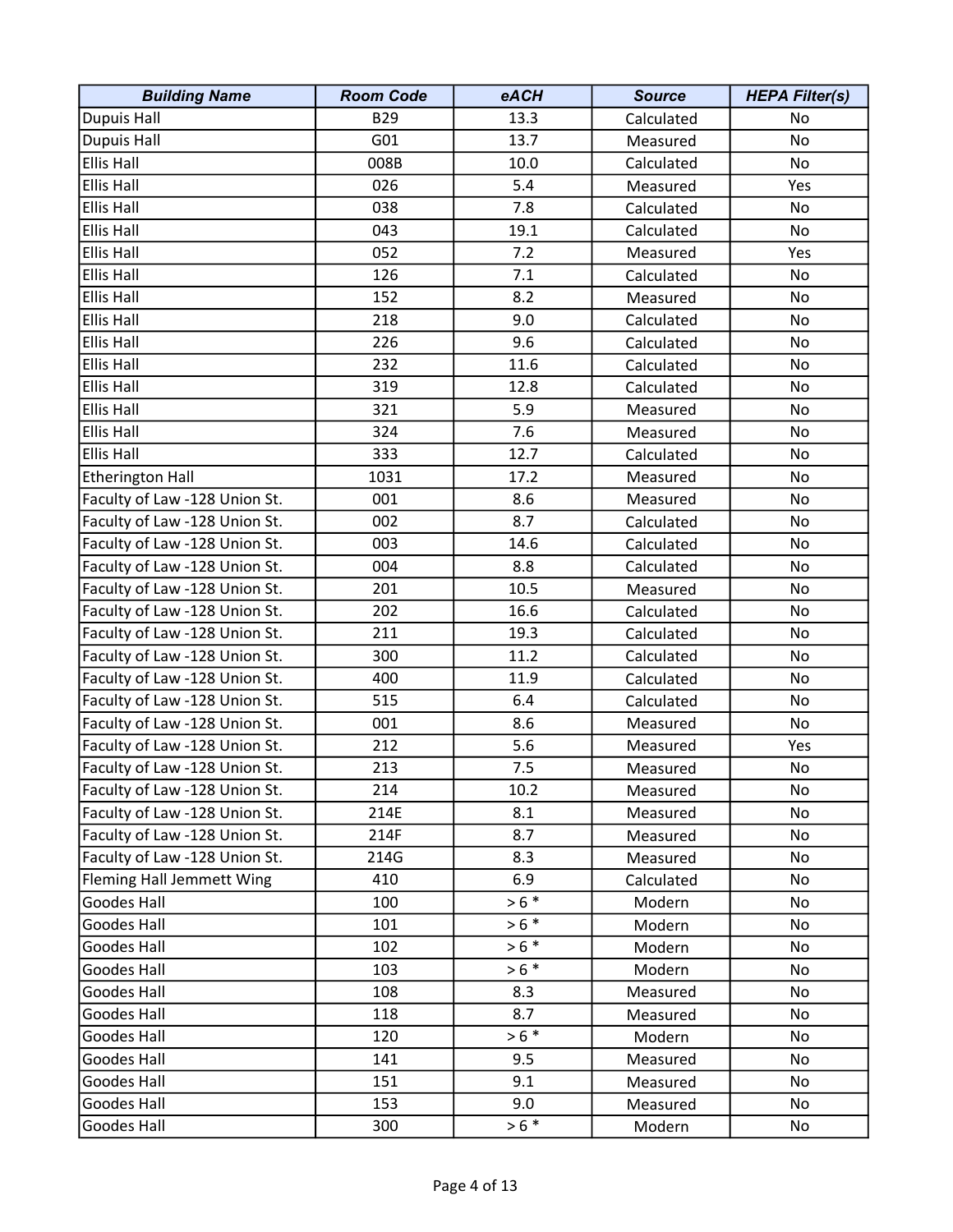| <b>Building Name</b>  | <b>Room Code</b> | eACH    | <b>Source</b> | <b>HEPA Filter(s)</b> |
|-----------------------|------------------|---------|---------------|-----------------------|
| Goodes Hall           | 301A             | $> 6 *$ | Modern        | No                    |
| Goodes Hall           | 302              | $> 6 *$ | Modern        | No                    |
| Goodes Hall           | 303              | $> 6 *$ | Modern        | No                    |
| Goodes Hall           | 304              | $> 6 *$ | Modern        | No                    |
| <b>Goodes Hall</b>    | 305              | $> 6 *$ | Modern        | No                    |
| Goodes Hall           | 308              | $> 6 *$ | Modern        | No                    |
| Goodes Hall           | 312              | $> 6 *$ | Modern        | No                    |
| Goodes Hall           | LL200            | $> 6 *$ | Modern        | No                    |
| Goodes Hall           | <b>LL200A</b>    | $> 6 *$ | Modern        | No                    |
| Goodwin Hall          | 120              | 6.3     | Calculated    | No                    |
| Goodwin Hall          | 120D             | 5.1     | Measured      | Yes                   |
| Goodwin Hall          | 132              | 14.8    | Calculated    | No                    |
| Goodwin Hall          | 221              | 11.0    | Calculated    | No                    |
| Goodwin Hall          | 230              | 9.4     | Calculated    | No                    |
| Goodwin Hall          | 241              | 5.9     | Calculated    | No                    |
| Goodwin Hall          | 247              | 6.2     | Calculated    | No                    |
| Goodwin Hall          | 248              | 6.1     | Calculated    | No                    |
| Goodwin Hall          | 254              | 6.2     | Calculated    | No                    |
| Goodwin Hall          | 330              | 10.3    | Calculated    | No                    |
| Goodwin Hall          | 438              | 7.3     | Calculated    | No                    |
| Goodwin Hall          | 443              | 8.2     | Calculated    | No                    |
| Goodwin Hall          | 449              | 7.9     | Calculated    | No                    |
| Goodwin Hall          | 521              | 8.8     | Calculated    | No                    |
| Harrison-LeCaine Hall | 101              | 16.9    | Calculated    | No                    |
| Harrison-LeCaine Hall | 102              | 9.7     | Calculated    | No                    |
| Harrison-LeCaine Hall | 103              | 17.3    | Calculated    | No                    |
| Harrison-LeCaine Hall | 104              | 10.2    | Calculated    | No                    |
| Harrison-LeCaine Hall | 105              | 17.3    | Calculated    | No                    |
| Harrison-LeCaine Hall | 106              | 10.2    | Calculated    | No                    |
| Harrison-LeCaine Hall | 107              | 17.3    | Calculated    | No                    |
| Harrison-LeCaine Hall | 108              | 10.2    | Calculated    | No                    |
| Harrison-LeCaine Hall | 109              | 17.3    | Calculated    | No                    |
| Harrison-LeCaine Hall | 110              | 10.2    | Calculated    | No                    |
| Harrison-LeCaine Hall | 111              | 17.3    | Calculated    | No                    |
| Harrison-LeCaine Hall | 112              | 10.2    | Calculated    | No                    |
| Harrison-LeCaine Hall | 114              | 10.2    | Calculated    | No                    |
| Harrison-LeCaine Hall | 115              | 5.3     | Calculated    | No                    |
| Harrison-LeCaine Hall | 115A             | 16.0    | Calculated    | No                    |
| Harrison-LeCaine Hall | 120              | 12.4    | Calculated    | No                    |
| Harrison-LeCaine Hall | 124              | 13.4    | Calculated    | No.                   |
| Harrison-LeCaine Hall | 125              | 6.4     | Calculated    | No                    |
| Harrison-LeCaine Hall | 126              | 6.6     | Calculated    | No.                   |
| Harrison-LeCaine Hall | 127              | 15.1    | Calculated    | No                    |
| Harrison-LeCaine Hall | 127A             | 8.2     | Calculated    | No                    |
| Harrison-LeCaine Hall | 128              | 7.1     | Calculated    | No                    |
| Harrison-LeCaine Hall | 213              | 10.2    | Calculated    | No                    |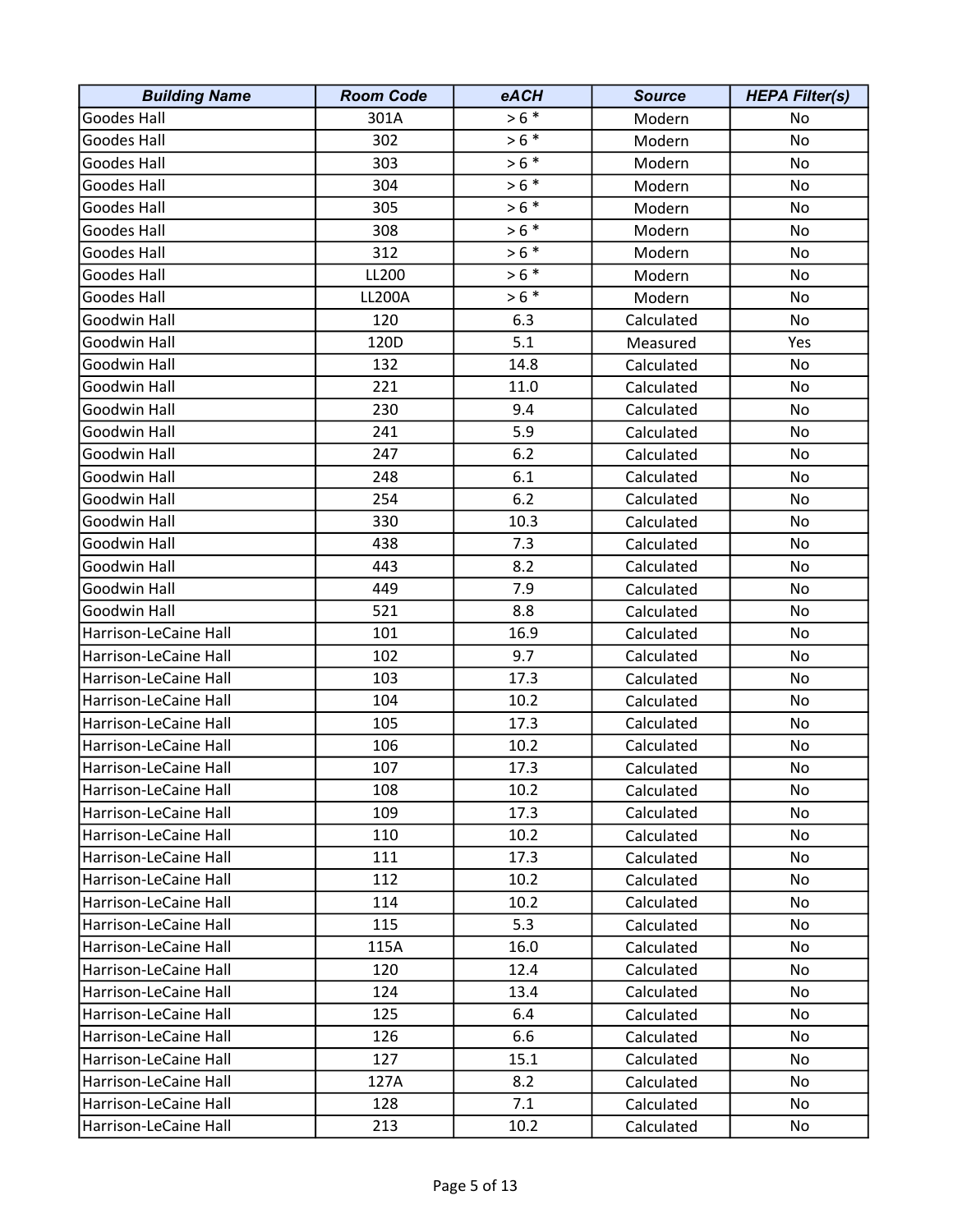| <b>Building Name</b>       | <b>Room Code</b> | eACH    | <b>Source</b> | <b>HEPA Filter(s)</b> |
|----------------------------|------------------|---------|---------------|-----------------------|
| Harrison-LeCaine Hall      | 214              | 12.7    | Calculated    | No                    |
| Harrison-LeCaine Hall      | 220              | 7.7     | Calculated    | No                    |
| Harrison-LeCaine Hall      | 223              | 7.7     | Calculated    | No                    |
| Harrison-LeCaine Hall      | 225              | 7.7     | Calculated    | No                    |
| Harrison-LeCaine Hall      | 227              | 15.9    | Calculated    | No                    |
| Harrison-LeCaine Hall      | 228              | 8.2     | Calculated    | No                    |
| Harrison-LeCaine Hall      | 229              | 8.5     | Calculated    | No                    |
| Harrison-LeCaine Hall      | 304              | 9.9     | Calculated    | No                    |
| Harrison-LeCaine Hall      | 303              | 8.6     | Calculated    | No                    |
| Harrison-LeCaine Hall      | 307              | 8.6     | Calculated    | No                    |
| Harrison-LeCaine Hall      | 308              | 10.1    | Calculated    | No                    |
| Harrison-LeCaine Hall      | 311              | 8.6     | Calculated    | No                    |
| Harrison-LeCaine Hall      | 312              | 9.3     | Calculated    | No                    |
| Harrison-LeCaine Hall      | 315              | 8.5     | Calculated    | No                    |
| Harrison-LeCaine Hall      | 316              | 9.9     | Calculated    | No                    |
| Humphrey Hall              | 102              | 10.2    | Measured      | No                    |
| Humphrey Hall              | 131              | 11.0    | Calculated    | No                    |
| Humphrey Hall              | 132              | 10.6    | Calculated    | No                    |
| Humphrey Hall              | 219              | 16.9    | Calculated    | No                    |
| Humphrey Hall              | 223              | 8.2     | Calculated    | No                    |
| <b>Isabel Bader Centre</b> | 104              | $> 6 *$ | Modern        | No                    |
| <b>Isabel Bader Centre</b> | 105              | $> 6 *$ | Modern        | No                    |
| <b>Isabel Bader Centre</b> | 118              | $> 6 *$ | Modern        | No                    |
| <b>Isabel Bader Centre</b> | 122              | 13.2    | Measured      | No                    |
| <b>Isabel Bader Centre</b> | 126A             | $> 6 *$ | Modern        | No                    |
| <b>Isabel Bader Centre</b> | 126B             | $> 6 *$ | Modern        | No                    |
| <b>Isabel Bader Centre</b> | 126C             | $> 6 *$ | Modern        | No                    |
| <b>Isabel Bader Centre</b> | 126D             | $> 6 *$ | Modern        | No                    |
| <b>Isabel Bader Centre</b> | 128              | $> 6 *$ | Modern        | No                    |
| <b>Isabel Bader Centre</b> | 307              | $> 6 *$ | Modern        | No                    |
| <b>Isabel Bader Centre</b> | 312              | $> 6 *$ | Modern        | No                    |
| <b>Isabel Bader Centre</b> | 313A             | $> 6 *$ | Modern        | No                    |
| <b>Isabel Bader Centre</b> | 322              | $> 6 *$ | Modern        | No                    |
| <b>Isabel Bader Centre</b> | 323              | $> 6 *$ | Modern        | No                    |
| <b>Isabel Bader Centre</b> | 324              | $> 6 *$ | Modern        | No                    |
| <b>Isabel Bader Centre</b> | 325              | $> 6 *$ | Modern        | No                    |
| <b>Isabel Bader Centre</b> | 326              | $> 6 *$ | Modern        | No                    |
| <b>Isabel Bader Centre</b> | 327              | $> 6 *$ | Modern        | No                    |
| <b>Isabel Bader Centre</b> | 328              | $> 6 *$ | Modern        | No                    |
| <b>Isabel Bader Centre</b> | 329              | $> 6 *$ | Modern        | No.                   |
| <b>Isabel Bader Centre</b> | 336              | $> 6 *$ | Modern        | No                    |
| <b>Isabel Bader Centre</b> | 342              | $> 6 *$ | Modern        | No                    |
| Jackson Hall               | 116              | 6.3     | Measured      | Yes                   |
| Jackson Hall               | 302              | 5.9     | Measured      | Yes                   |
| Jackson Hall               | 303              | 5.6     | Measured      | Yes                   |
| Jeffery Hall               | 101              | 5.7     | Measured      | No                    |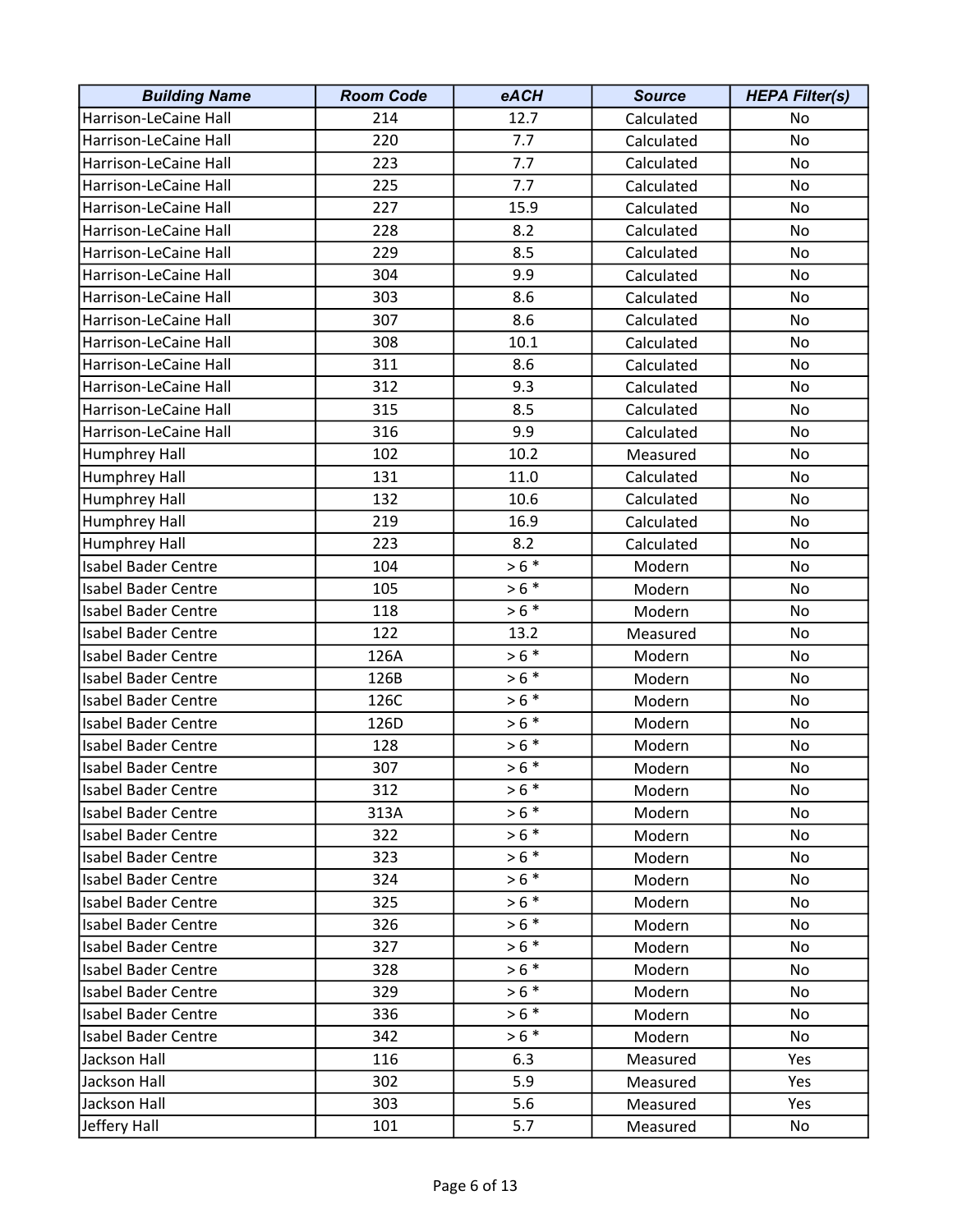| <b>Building Name</b>            | <b>Room Code</b> | eACH    | <b>Source</b> | <b>HEPA Filter(s)</b> |
|---------------------------------|------------------|---------|---------------|-----------------------|
| Jeffery Hall                    | 102              | 8.5     | Measured      | No                    |
| Jeffery Hall                    | 110              | 5.9     | Measured      | No                    |
| Jeffery Hall                    | 115              | 7.0     | Measured      | No                    |
| Jeffery Hall                    | 116              | 6.5     | Measured      | No                    |
| Jeffery Hall                    | 118              | 5.5     | Measured      | No                    |
| Jeffery Hall                    | 125              | 9.5     | Calculated    | No                    |
| Jeffery Hall                    | 126              | 5.5     | Measured      | No                    |
| Jeffery Hall                    | 127              | 5.2     | Measured      | No                    |
| Jeffery Hall                    | 128              | 6.7     | Measured      | Yes                   |
| Jeffery Hall                    | 155              | 5.5     | Measured      | No                    |
| Jeffery Hall                    | 157              | 6.1     | Measured      | No                    |
| Jeffery Hall                    | 222              | 5.6     | Measured      | No                    |
| Jeffery Hall                    | 225              | 11.4    | Measured      | No                    |
| Jeffery Hall                    | 234              | 10.1    | Measured      | No                    |
| Jeffery Hall                    | 319              | 13.7    | Measured      | No                    |
| Jeffery Hall                    | 422              | 17.8    | Measured      | No                    |
| Kinesiology and Health Building | 100              | 6.8     | Measured      | No                    |
| Kinesiology and Health Building | 101              | 10.1    | Measured      | No                    |
| Kinesiology and Health Building | 102              | $> 6 *$ | Modern        | No                    |
| Kinesiology and Health Building | 103              | $> 6 *$ | Modern        | No                    |
| Kinesiology and Health Building | 104              | $> 6 *$ | Modern        | No                    |
| Kinesiology and Health Building | 105              | $> 6 *$ | Modern        | No                    |
| Kinesiology and Health Building | 106              | $> 6 *$ | Modern        | No                    |
| Kinesiology and Health Building | 107              | $> 6 *$ | Modern        | No                    |
| Kinesiology and Health Building | 202              | $> 6 *$ | Modern        | No                    |
| Kinesiology and Health Building | 203              | $> 6 *$ | Modern        | No                    |
| Kinesiology and Health Building | 212              | $> 6 *$ | Modern        | No                    |
| Kingston Hall                   | 100              | 6.8     | Measured      | Yes                   |
| Kingston Hall                   | 101              | 13.5    | Measured      | No                    |
| <b>Kingston Hall</b>            | 104              | 9.4     | Measured      | Yes                   |
| Kingston Hall                   | 108              | 7.9     | Measured      | Yes                   |
| Kingston Hall                   | 112              | 5.8     | Measured      | Yes                   |
| Kingston Hall                   | 200              | 6.8     | Measured      | No                    |
| Kingston Hall                   | 201              | 8.0     | Measured      | No                    |
| Kingston Hall                   | 202              | 5.3     | Measured      | Yes                   |
| Kingston Hall                   | 204              | 7.1     | Measured      | Yes                   |
| Kingston Hall                   | 205              | 6.8     | Measured      | Yes                   |
| Kingston Hall                   | 208              | 8.8     | Measured      | Yes                   |
| Kingston Hall                   | 209              | 17.3    | Measured      | Yes                   |
| Kingston Hall                   | 210              | 17.3    | Measured      | Yes                   |
| Kingston Hall                   | 302              | 6.7     | Calculated    | No                    |
| Kingston Hall                   | 304              | 5.0     | Measured      | Yes                   |
| Kingston Hall                   | 308              | 5.4     | Measured      | Yes                   |
| Kingston Hall                   | 313              | 6.7     | Measured      | Yes                   |
| Louise D. Acton                 | 107              | 11.4    | Calculated    | No                    |
| Louise D. Acton                 | 110              | 11.4    | Calculated    | No                    |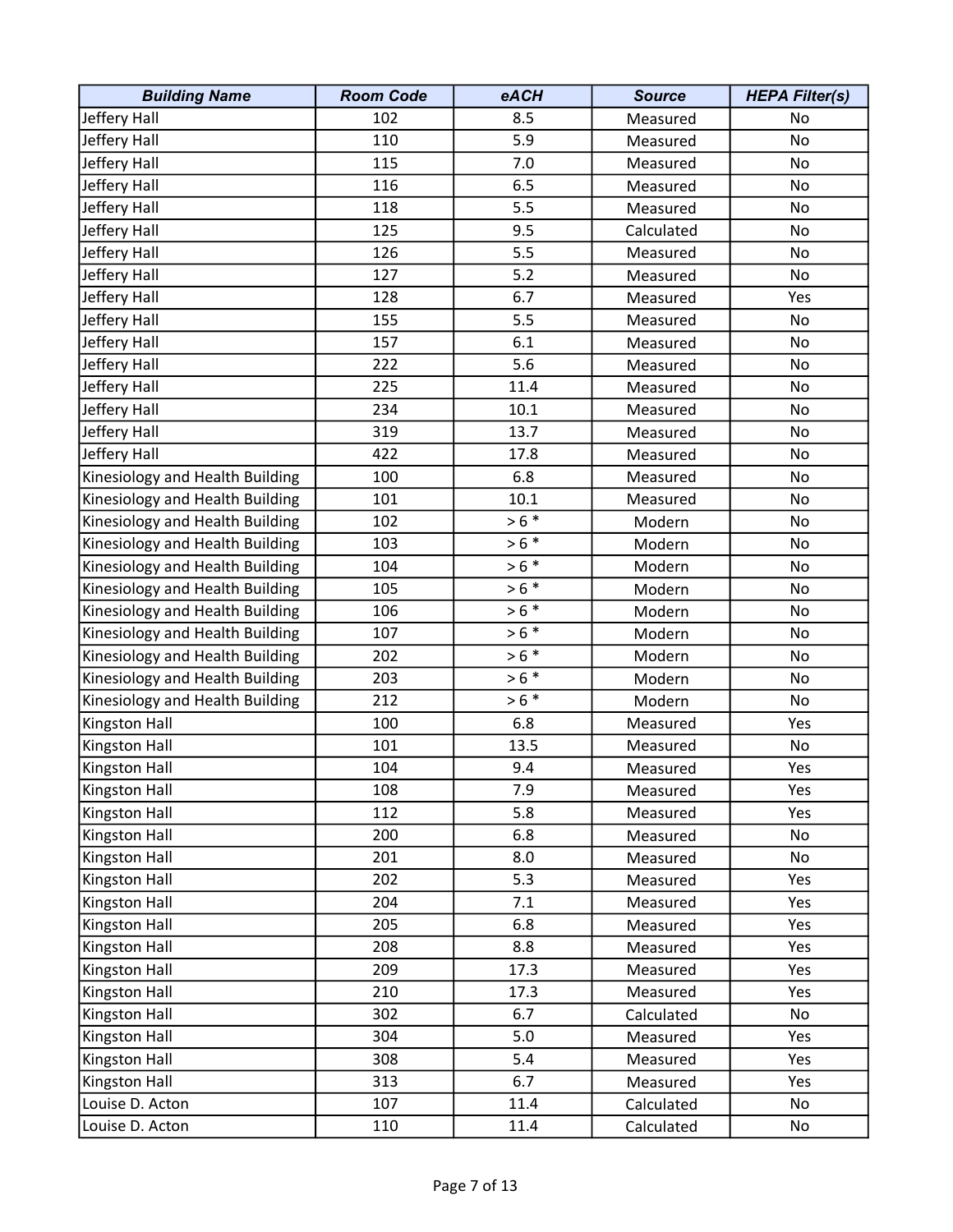| <b>Building Name</b> | <b>Room Code</b> | eACH | <b>Source</b> | <b>HEPA Filter(s)</b> |
|----------------------|------------------|------|---------------|-----------------------|
| Louise D. Acton      | 111A             | 6.7  | Calculated    | No                    |
| Louise D. Acton      | 111B             | 6.0  | Calculated    | No                    |
| Louise D. Acton      | 112              | 5.7  | Calculated    | No                    |
| Louise D. Acton      | 113              | 6.6  | Calculated    | No                    |
| Louise D. Acton      | 114              | 6.6  | Calculated    | No                    |
| Louise D. Acton      | 115              | 6.7  | Calculated    | No                    |
| Louise D. Acton      | 116              | 6.6  | Calculated    | No                    |
| Louise D. Acton      | 117              | 6.7  | Calculated    | No                    |
| Louise D. Acton      | 119              | 7.0  | Calculated    | No                    |
| Louise D. Acton      | 12-008           | 5.7  | Measured      | Yes                   |
| Louise D. Acton      | 12-021           | 5.3  | Measured      | Yes                   |
| Louise D. Acton      | 12-026           | 13.5 | Measured      | Yes                   |
| Louise D. Acton      | 13-119           | 5.6  | Calculated    | No                    |
| Louise D. Acton      | 122A             | 6.9  | Calculated    | No                    |
| Louise D. Acton      | 122B             | 6.9  | Calculated    | No                    |
| Louise D. Acton      | 204CL            | 7.9  | Calculated    | No                    |
| Louise D. Acton      | 205CL            | 11.2 | Calculated    | No                    |
| Louise D. Acton      | 206CL            | 11.2 | Calculated    | No                    |
| Louise D. Acton      | 207CL            | 6.0  | Calculated    | No                    |
| Louise D. Acton      | 211CL            | 6.7  | Calculated    | No                    |
| Louise D. Acton      | 212CL            | 6.1  | Calculated    | No                    |
| Louise D. Acton      | 213CL            | 6.1  | Calculated    | No                    |
| Louise D. Acton      | 214CL            | 6.6  | Calculated    | No                    |
| Louise D. Acton      | 215CL            | 6.6  | Calculated    | No                    |
| Louise D. Acton      | 216CL            | 6.8  | Calculated    | No                    |
| Louise D. Acton      | 217ACL           | 6.8  | Calculated    | No                    |
| Louise D. Acton      | 217BCL           | 6.7  | Calculated    | No                    |
| Louise D. Acton      | 224CL            | 5.9  | Calculated    | No                    |
| Louise D. Acton      | 227CL            | 9.0  | Calculated    | No                    |
| Louise D. Acton      | 228CL            | 9.2  | Calculated    | No                    |
| MacIntosh-Corry Hall | A309             | 6.0  | Calculated    | No                    |
| MacIntosh-Corry Hall | A311             | 6.0  | Calculated    | No                    |
| MacIntosh-Corry Hall | A416             | 8.9  | Calculated    | No                    |
| MacIntosh-Corry Hall | A516             | 8.9  | Calculated    | No                    |
| MacIntosh-Corry Hall | <b>B139A</b>     | 19.8 | Calculated    | No                    |
| MacIntosh-Corry Hall | B201             | 6.0  | Calculated    | No                    |
| MacIntosh-Corry Hall | B313             | 7.3  | Calculated    | No                    |
| MacIntosh-Corry Hall | C416             | 8.3  | Calculated    | No                    |
| MacIntosh-Corry Hall | C420             | 8.2  | Calculated    | No                    |
| MacIntosh-Corry Hall | C508             | 5.6  | Calculated    | No                    |
| MacIntosh-Corry Hall | D122             | 5.4  | Calculated    | No                    |
| MacIntosh-Corry Hall | D201             | 14.2 | Measured      | No                    |
| MacIntosh-Corry Hall | D214             | 9.6  | Measured      | Yes                   |
| MacIntosh-Corry Hall | D216             | 11.4 | Measured      | Yes                   |
| MacIntosh-Corry Hall | D326             | 7.9  | Calculated    | No                    |
| MacIntosh-Corry Hall | D405             | 7.8  | Calculated    | No                    |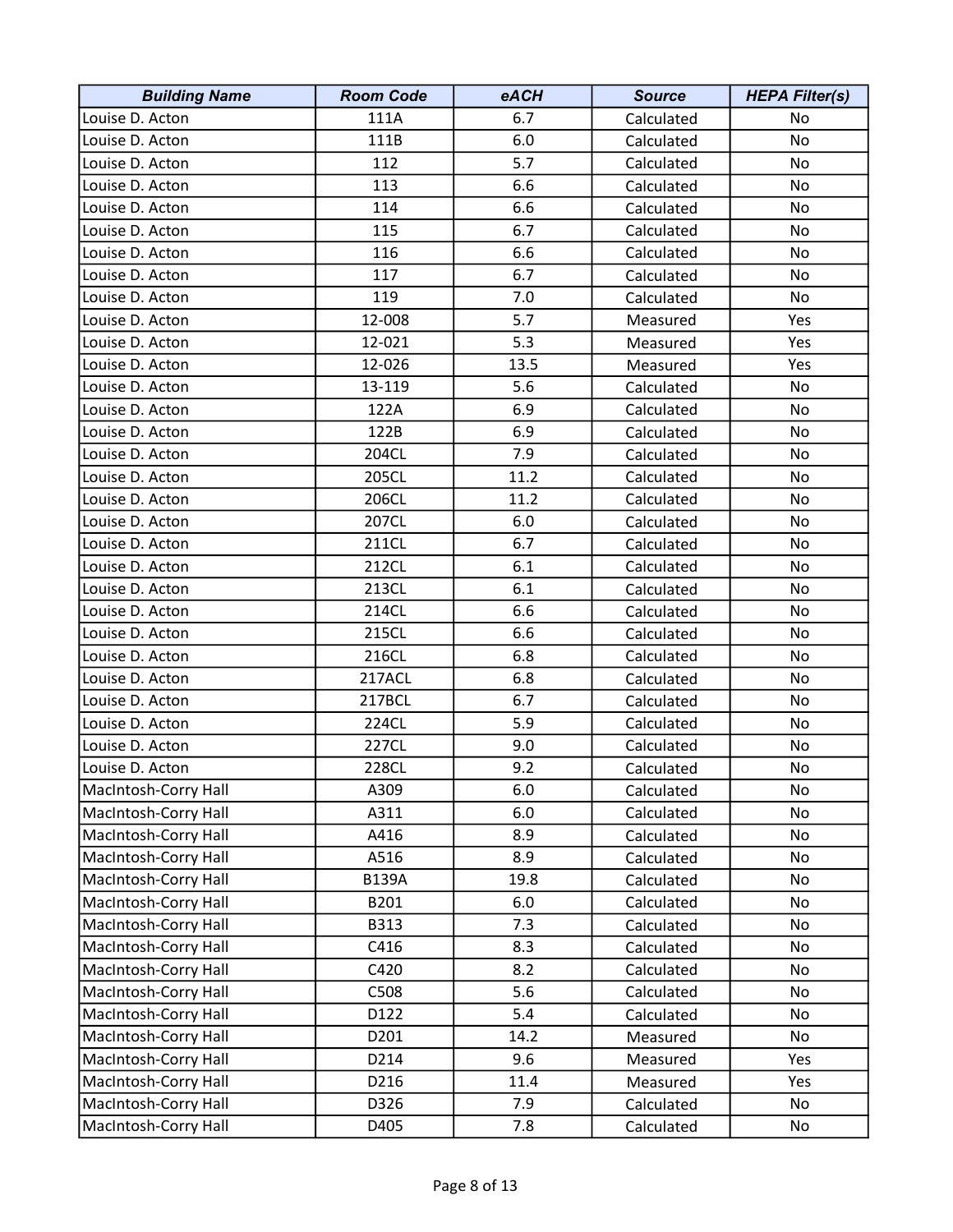| <b>Building Name</b> | <b>Room Code</b> | eACH    | <b>Source</b> | <b>HEPA Filter(s)</b> |
|----------------------|------------------|---------|---------------|-----------------------|
| MacIntosh-Corry Hall | D432             | 10.7    | Calculated    | No                    |
| MacIntosh-Corry Hall | E104             | 6.3     | Calculated    | No                    |
| MacIntosh-Corry Hall | E202             | 7.8     | Calculated    | No                    |
| MacIntosh-Corry Hall | E223             | 13.3    | Calculated    | No                    |
| MacIntosh-Corry Hall | E229             | 7.0     | Calculated    | No                    |
| MacIntosh-Corry Hall | E230             | 6.8     | Calculated    | No                    |
| MacIntosh-Corry Hall | E314             | 8.2     | Calculated    | No                    |
| McLaughlan Hall      | 103              | $> 6 *$ | Modern        | No                    |
| McLaughlan Hall      | 109              | 11.7    | Calculated    | No                    |
| McLaughlan Hall      | 110              | 6.2     | Measured      | Yes                   |
| McLaughlan Hall      | 110B             | $> 6 *$ | Modern        | No                    |
| McLaughlan Hall      | 110D             | $> 6 *$ | Modern        | No                    |
| McLaughlan Hall      | 114              | 6.2     | Measured      | Yes                   |
| McLaughlan Hall      | 306              | 5.9     | Calculated    | No                    |
| McLaughlan Hall      | 315              | 7.4     | Measured      | No                    |
| Miller Hall          | 100A             | 7.6     | Measured      | Yes                   |
| <b>Miller Hall</b>   | 102              | 5.1     | Measured      | Yes                   |
| <b>Miller Hall</b>   | 105              | 7.8     | Measured      | No                    |
| Miller Hall          | 106              | 6.6     | Measured      | Yes                   |
| <b>Miller Hall</b>   | 201              | 6.4     | Measured      | Yes                   |
| Miller Hall          | 205              | 5.1     | Calculated    | Yes                   |
| Miller Hall          | 210              | 9.9     | Measured      | Yes                   |
| Miller Hall          | 215              | 13.8    | Calculated    | Yes                   |
| Miller Hall          | 225              | 5.5     | Measured      | Yes                   |
| Miller Hall          | 319              | 8.8     | Measured      | Yes                   |
| Miller Hall          | 322              | 6.1     | Measured      | Yes                   |
| Miller Hall          | 329              | 9.3     | Measured      | Yes                   |
| <b>Miller Hall</b>   | 407              | 5.9     | Measured      | Yes                   |
| <b>Miller Hall</b>   | 409              | 5.5     | Measured      | Yes                   |
| <b>Miller Hall</b>   | <b>B02A</b>      | 9.5     | Calculated    | Yes                   |
| Miller Hall          | <b>B10</b>       | 12.5    | Calculated    | Yes                   |
| Mitchell Hall        | 126              | $> 6 *$ | Modern        | No                    |
| Mitchell Hall        | 130              | $> 6 *$ | Modern        | No                    |
| Mitchell Hall        | 211              | $> 6 *$ | Modern        | No                    |
| Mitchell Hall        | 211A             | $> 6 *$ | Modern        | No                    |
| Mitchell Hall        | 215              | 8.2     | Measured      | No.                   |
| Mitchell Hall        | 225              | 7.7     | Measured      | No                    |
| Mitchell Hall        | 235              | 8.8     | Measured      | No                    |
| <b>Nicol Hall</b>    | 107              | 11.3    | Measured      | Yes                   |
| Nicol Hall           | 201              | 6.7     | Measured      | Yes                   |
| <b>Nicol Hall</b>    | 203              | 15.8    | Measured      | No                    |
| Nicol Hall           | 204              | 16.3    | Measured      | Yes                   |
| Nicol Hall           | 205              | 8.6     | Measured      | Yes                   |
| Nicol Hall           | 232              | 6.6     | Measured      | No                    |
| Nicol Hall           | 321              | 5.4     | Measured      | No                    |
| Ontario Hall         | 106              | 7.2     | Measured      | Yes                   |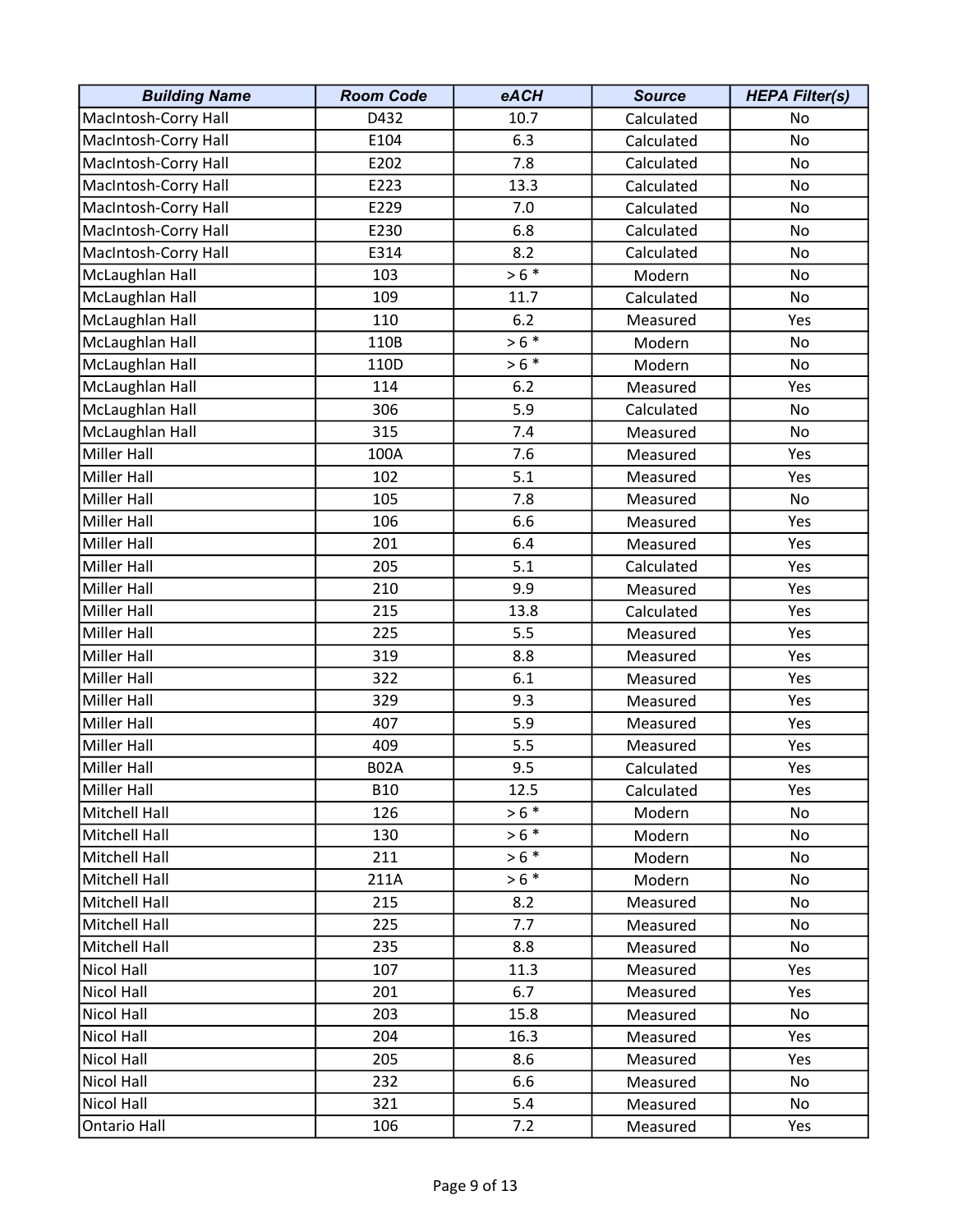| <b>Building Name</b>      | <b>Room Code</b> | eACH    | <b>Source</b> | <b>HEPA Filter(s)</b> |
|---------------------------|------------------|---------|---------------|-----------------------|
| <b>Ontario Hall</b>       | 107              | 6.6     | Measured      | Yes                   |
| <b>Ontario Hall</b>       | 108              | 5.6     | Measured      | Yes                   |
| Ontario Hall              | 109              | 6.4     | Measured      | Yes                   |
| Ontario Hall              | 111              | 12.1    | Measured      | Yes                   |
| <b>Ontario Hall</b>       | 113              | 18.1    | Measured      | No                    |
| <b>Ontario Hall</b>       | 114              | 5.7     | Measured      | Yes                   |
| <b>Ontario Hall</b>       | 115              | 10.3    | Measured      | Yes                   |
| Ontario Hall              | 206              | 12.0    | Measured      | Yes                   |
| Ontario Hall              | 207              | 5.9     | Measured      | Yes                   |
| <b>Ontario Hall</b>       | 208              | 6.4     | Measured      | No                    |
| <b>Ontario Hall</b>       | 209              | 7.7     | Measured      | Yes                   |
| <b>Ontario Hall</b>       | 210              | 10.8    | Measured      | Yes                   |
| Ontario Hall              | 214              | 12.9    | Measured      | Yes                   |
| Ontario Hall              | 215              | 6.4     | Measured      | Yes                   |
| <b>Ontario Hall</b>       | 216              | 6.8     | Measured      | Yes                   |
| <b>Ontario Hall</b>       | 221              | 7.6     | Measured      | Yes                   |
| <b>Ontario Hall</b>       | 221B             | 31.9    | Measured      | Yes                   |
| <b>Ontario Hall</b>       | 222              | 17.2    | Measured      | Yes                   |
| Ontario Hall              | 223              | 5.3     | Measured      | No                    |
| Ontario Hall              | 307              | 6.8     | Measured      | Yes                   |
| <b>Ontario Hall</b>       | 308              | 9.4     | Measured      | Yes                   |
| <b>Ontario Hall</b>       | 309              | 5.8     | Measured      | Yes                   |
| <b>Ontario Hall</b>       | 405              | 6.7     | Measured      | Yes                   |
| <b>Ontario Hall</b>       | 408              | 8.8     | Measured      | No                    |
| <b>Ontario Hall</b>       | 410              | 8.1     | Measured      | No                    |
| Richardson Labs           | 101              | 14.1    | Measured      | Yes                   |
| Richardson Labs           | 102              | 8.1     | Calculated    | No                    |
| Richardson Labs           | 104              | 19.4    | Measured      | No                    |
| Richardson Labs           | 107              | 6.1     | Calculated    | No                    |
| <b>School of Medicine</b> | 021              | $> 6 *$ | Modern        | No                    |
| <b>School of Medicine</b> | 032A             | 21.5    | Measured      | No                    |
| <b>School of Medicine</b> | 101A             | $> 6 *$ | Modern        | No                    |
| <b>School of Medicine</b> | 101B             | $> 6 *$ | Modern        | No                    |
| <b>School of Medicine</b> | 101C             | $> 6 *$ | Modern        | No                    |
| <b>School of Medicine</b> | 101D             | $> 6 *$ | Modern        | No                    |
| <b>School of Medicine</b> | 101E             | $> 6 *$ | Modern        | No                    |
| <b>School of Medicine</b> | 101F             | $> 6 *$ | Modern        | No                    |
| <b>School of Medicine</b> | 101G             | $> 6 *$ | Modern        | No                    |
| <b>School of Medicine</b> | 101H             | $> 6 *$ | Modern        | No                    |
| <b>School of Medicine</b> | 101J             | $> 6 *$ | Modern        | No                    |
| <b>School of Medicine</b> | 101K             | $> 6 *$ | Modern        | No                    |
| <b>School of Medicine</b> | 101L             | $> 6 *$ | Modern        | No                    |
| <b>School of Medicine</b> | 101M             | $> 6 *$ | Modern        | No                    |
| <b>School of Medicine</b> | 101N             | $> 6 *$ | Modern        | No                    |
| <b>School of Medicine</b> | 101P             | $> 6 *$ | Modern        | No                    |
| <b>School of Medicine</b> | 101Q             | $> 6 *$ | Modern        | No                    |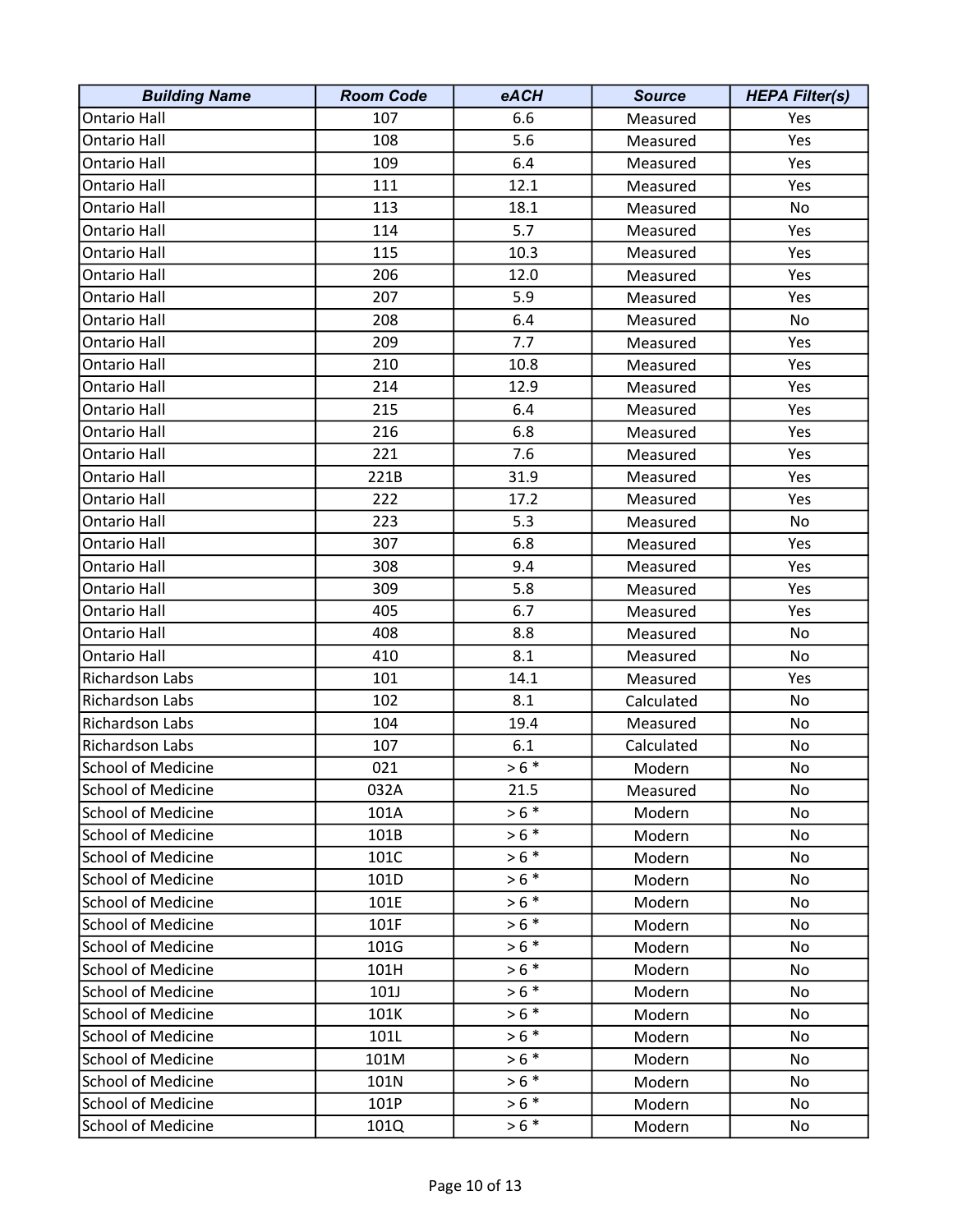| <b>Building Name</b>      | <b>Room Code</b> | eACH    | <b>Source</b> | <b>HEPA Filter(s)</b> |
|---------------------------|------------------|---------|---------------|-----------------------|
| <b>School of Medicine</b> | 101R             | $> 6 *$ | Modern        | No                    |
| <b>School of Medicine</b> | 101S             | $> 6 *$ | Modern        | No                    |
| <b>School of Medicine</b> | 101T             | $> 6 *$ | Modern        | No                    |
| <b>School of Medicine</b> | 101U             | $> 6 *$ | Modern        | No                    |
| <b>School of Medicine</b> | 101V             | $> 6 *$ | Modern        | No                    |
| <b>School of Medicine</b> | 112              | $> 6 *$ | Modern        | No                    |
| <b>School of Medicine</b> | 114              | $> 6 *$ | Modern        | No                    |
| <b>School of Medicine</b> | 132A             | 20.8    | Measured      | No                    |
| <b>School of Medicine</b> | 200              | $> 6 *$ | Modern        | No                    |
| <b>School of Medicine</b> | 202              | $> 6 *$ | Modern        | No                    |
| <b>School of Medicine</b> | 203A             | $> 6 *$ | Modern        | No                    |
| <b>School of Medicine</b> | 203B             | $> 6 *$ | Modern        | No                    |
| <b>School of Medicine</b> | 203C             | $> 6 *$ | Modern        | No                    |
| <b>School of Medicine</b> | 206A             | $> 6 *$ | Modern        | No                    |
| <b>School of Medicine</b> | 206C             | $> 6 *$ | Modern        | No                    |
| <b>School of Medicine</b> | 234A             | $> 6 *$ | Modern        | No                    |
| <b>School of Medicine</b> | 234B             | $> 6 *$ | Modern        | No                    |
| <b>School of Medicine</b> | 234C             | $> 6 *$ | Modern        | No                    |
| <b>School of Medicine</b> | 234D             | $> 6 *$ | Modern        | No                    |
| <b>School of Medicine</b> | 234E             | $> 6 *$ | Modern        | No                    |
| <b>School of Medicine</b> | 234F             | $>6$ *  | Modern        | No                    |
| <b>School of Medicine</b> | 302A             | $> 6 *$ | Modern        | No                    |
| <b>School of Medicine</b> | 302B             | 12.9    | Measured      | No                    |
| <b>School of Medicine</b> | 322A             | $> 6 *$ | Modern        | No                    |
| <b>School of Medicine</b> | 323              | $> 6 *$ | Modern        | No                    |
| <b>School of Medicine</b> | 400A             | $> 6 *$ | Modern        | No                    |
| <b>School of Medicine</b> | 400B             | 12.4    | Measured      | No                    |
| <b>School of Medicine</b> | 400C             | $> 6 *$ | Modern        | No                    |
| <b>School of Medicine</b> | 401A             | 5.3     | Measured      | No                    |
| <b>School of Medicine</b> | 401B             | $> 6 *$ | Modern        | No                    |
| <b>Stirling Hall</b>      | 301A             | 11.2    | Measured      | No                    |
| <b>Stirling Hall</b>      | 301B             | 14.1    | Measured      | No                    |
| <b>Stirling Hall</b>      | 301C             | 13.5    | Measured      | No                    |
| <b>Stirling Hall</b>      | 301D             | 7.6     | Measured      | No                    |
| <b>Stirling Hall</b>      | 401              | 9.4     | Calculated    | No                    |
| <b>Stirling Hall</b>      | 402              | 7.3     | Measured      | No                    |
| <b>Stirling Hall</b>      | 403              | 5.1     | Measured      | No                    |
| <b>Stirling Hall</b>      | 404              | 10.2    | Measured      | No                    |
| <b>Stirling Hall</b>      | 404A             | 12.7    | Calculated    | No                    |
| <b>Stirling Hall</b>      | 405              | 15.1    | Measured      | No                    |
| <b>Stirling Hall</b>      | 406              | 9.4     | Calculated    | No                    |
| <b>Stirling Hall</b>      | 407              | 9.4     | Calculated    | No                    |
| <b>Stirling Hall</b>      | 409              | 10.5    | Measured      | No                    |
| <b>Stirling Hall</b>      | 410              | 10.5    | Measured      | No                    |
| <b>Stirling Hall</b>      | 412A             | 9.4     | Calculated    | No                    |
| <b>Stirling Hall</b>      | 414              | 5.0     | Measured      | No                    |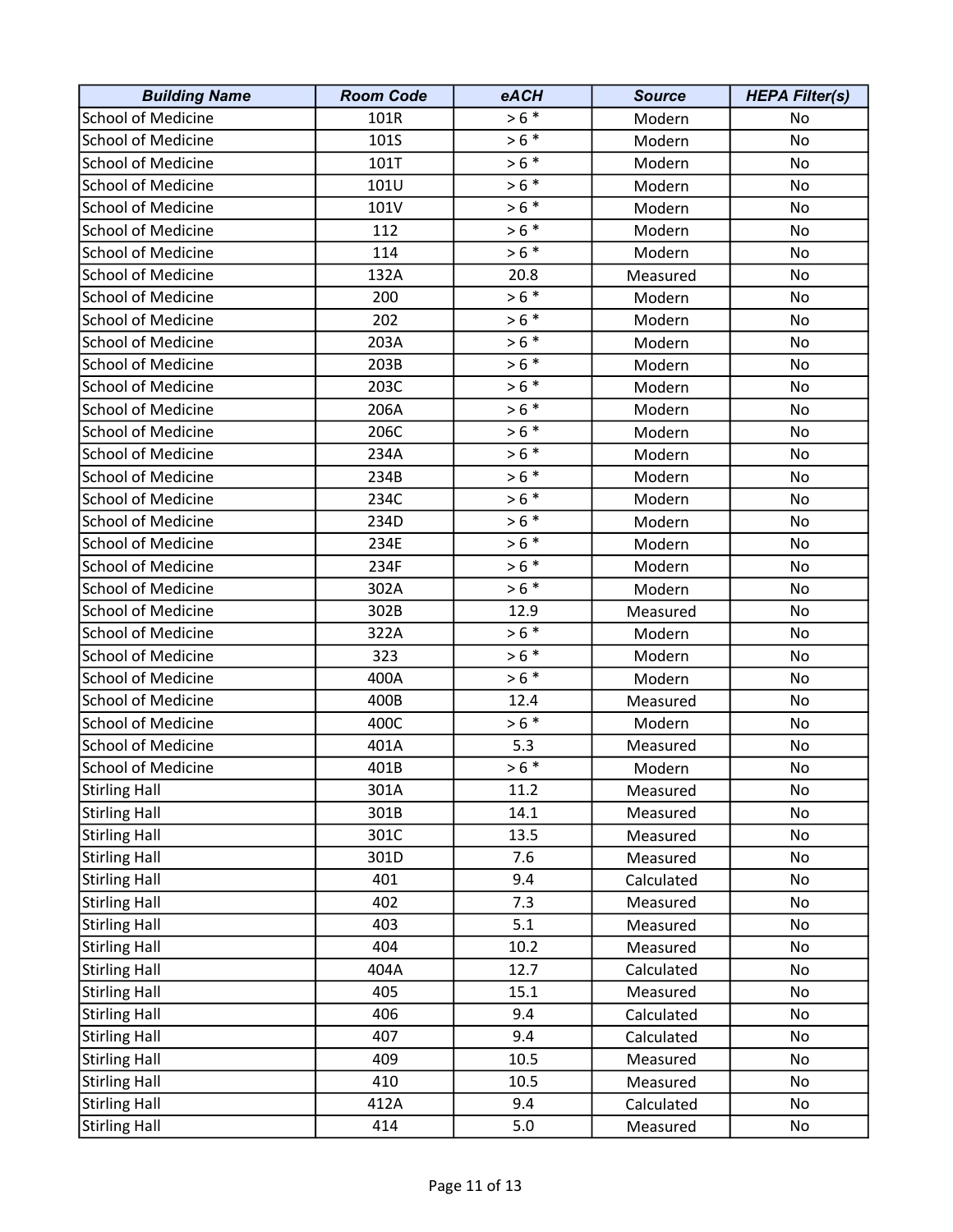| <b>Building Name</b>    | <b>Room Code</b> | eACH    | <b>Source</b> | <b>HEPA Filter(s)</b> |
|-------------------------|------------------|---------|---------------|-----------------------|
| <b>Stirling Hall</b>    | 503              | 9.4     | Measured      | No                    |
| <b>Stirling Hall</b>    | 504              | 5.6     | Measured      | No                    |
| <b>Stirling Hall</b>    | 504A             | 6.1     | Calculated    | No                    |
| <b>Stirling Hall</b>    | 504B             | 9.3     | Calculated    | No                    |
| <b>Stirling Hall</b>    | 504C             | 27.8    | Calculated    | No                    |
| <b>Stirling Hall</b>    | 505              | 22.3    | Calculated    | No                    |
| <b>Stirling Hall</b>    | 505A             | 6.7     | Measured      | Yes                   |
| <b>Stirling Hall</b>    | 506              | 12.8    | Measured      | No                    |
| <b>Stirling Hall</b>    | 506A             | 22.0    | Calculated    | No                    |
| <b>Stirling Hall</b>    | 506B             | 8.6     | Calculated    | No                    |
| <b>Stirling Hall</b>    | 506C             | 9.0     | Calculated    | No                    |
| <b>Stirling Hall</b>    | 506D             | 8.6     | Calculated    | No                    |
| <b>Stirling Hall</b>    | 506E             | 7.8     | Calculated    | No                    |
| <b>Stirling Hall</b>    | 507              | 8.7     | Measured      | No                    |
| <b>Stirling Hall</b>    | 507A             | 6.2     | Calculated    | No                    |
| <b>Stirling Hall</b>    | 507B             | 10.3    | Calculated    | No                    |
| <b>Stirling Hall</b>    | 508              | 9.1     | Measured      | No                    |
| <b>Stirling Hall</b>    | 508A             | 6.8     | Calculated    | No                    |
| <b>Stirling Hall</b>    | 508B             | 12.3    | Calculated    | No                    |
| <b>Stirling Hall</b>    | 508C             | 9.3     | Calculated    | No                    |
| <b>Stirling Hall</b>    | 508D             | 11.1    | Calculated    | No                    |
| <b>Stirling Hall</b>    | 509              | 13.0    | Measured      | No                    |
| <b>Stirling Hall</b>    | 512              | 5.9     | Measured      | No                    |
| <b>Stirling Hall</b>    | 513              | 5.8     | Measured      | No                    |
| <b>Stirling Hall</b>    | 514              | 6.0     | Measured      | No                    |
| Sutherland Hall         | 145              | 12.4    | Calculated    | No                    |
| Sutherland Hall         | 202              | 11.8    | Calculated    | No                    |
| Sutherland Hall         | 212              | 12.5    | Calculated    | No                    |
| Sutherland Hall         | 305              | 13.3    | Calculated    | No                    |
| <b>Sutherland Hall</b>  | 334              | 20.3    | Calculated    | No                    |
| Sutherland Hall         | 554              | 18.3    | Calculated    | No                    |
| <b>Theological Hall</b> | 001              | $> 6 *$ | Modern        | No                    |
| <b>Theological Hall</b> | 027              | 15.8    | Measured      | Yes                   |
| <b>Theological Hall</b> | 101              | 14.7    | Calculated    | No                    |
| <b>Theological Hall</b> | 102              | 8.1     | Measured      | Yes                   |
| <b>Theological Hall</b> | 106              | 6.7     | Calculated    | No                    |
| <b>Theological Hall</b> | 115              | 9.1     | Calculated    | No                    |
| <b>Theological Hall</b> | 118              | 8.3     | Measured      | Yes                   |
| <b>Theological Hall</b> | 203              | 5.3     | Calculated    | No                    |
| <b>Theological Hall</b> | 209              | 6.0     | Calculated    | No                    |
| <b>Theological Hall</b> | 215              | 15.2    | Measured      | Yes                   |
| <b>Theological Hall</b> | 216              | 17.7    | Calculated    | No                    |
| <b>Theological Hall</b> | 226              | 11.7    | Measured      | Yes                   |
| <b>Theological Hall</b> | 302              | $> 6 *$ | Modern        | No                    |
| <b>Theological Hall</b> | 415              | 18.4    | Calculated    | No                    |
| Walter Light Hall       | 205              | 8.3     | Measured      | No                    |